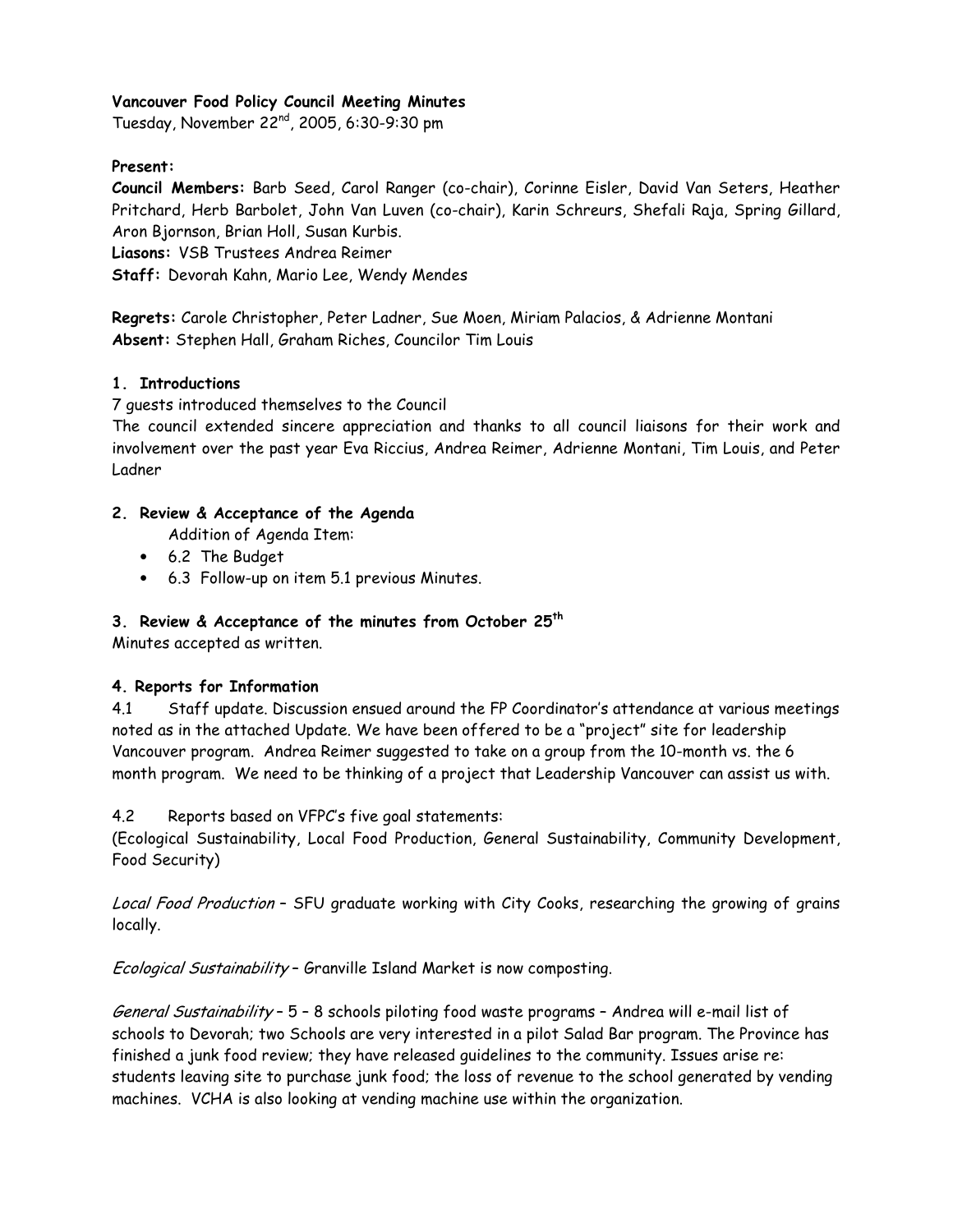Community Development - Community Kitchens has recently had a successful equipment drive and distributed to those in need in the community. Anna Kirbyson has been hired as the Provincial Coordinator for the Provincial Health Services' Community Food Action Initiative.

#### $4.3$ Reports from active sub-committees:

4.3.1 Waste Management - Quest funded for two years to study waste management within their program. Different regulations apply to different processes of waste disposal. i.e. offsite or onsite composting. A big issue, where composting is done relative to source location. It was noted that institutional waste management was a much more manageable possibility.

4.3.2 IFPP - 20-page document, framework circulated to the members, barriers, benefits and potential public statement. Can this document be forwarded to the purchasing staff, as there is no meeting in December, so they can review prior to the January signing of the next 5-year Contract?

Action: It was suggested and agreed that a shorter, succinct document be developed, and distributed by email for review by Food Policy Council members, then forwarded to City staff, prior to the signing of the Contract in January. To be included is the notion of a step wise integration of recommendations.

Lori Stahlbrandt will network with Vicky Wakefield of the City of Vancouver purchasing department during her visit in Vancouver to discuss local food provision to institutions similar to a model presently used in Toronto.

# 4.3.3 Food Charter - Tabled to 5.1

# 4.3.4 Goals & Objectives

1) Food Security - Eliminate hunger.

2) Food Access - Ensure access to adequate, safe, nutritious and culturally appropriate food in a dignified way.

3) Local Food - Strengthen the local food economy by advocating for local farmland preservation and promoting the production, distribution and sale of local food.

4) Environmental integrity - Promote a food system that improves the health and diversity of the natural environment, avoids the use of chemicals, and reduces food wastes.

5) Community Development - Encourage food-related activities that build community and increase participation in the food system.

6) It was decided to not include this point.

## 5. Follow-up of Items Requiring Action

Update on Nov. 30<sup>th</sup> Community Forum - a wonderful response, now a wait list for this  $5.1$ event. Please contact Devorah if there are any members available to facilitate a break out group facilitators to arrive at 5 pm for a half hour orientation. Kate Sullivan to facilitate Forum. Volunteers (2) from Council required to staff the Food Policy table. Concern expressed by members that people will be turned away.

Concern acknowledged, and effort will be made in the future to prevent this from happening again i.e. booking larger venues if necessary. Devorah clarified that the size of the venue did not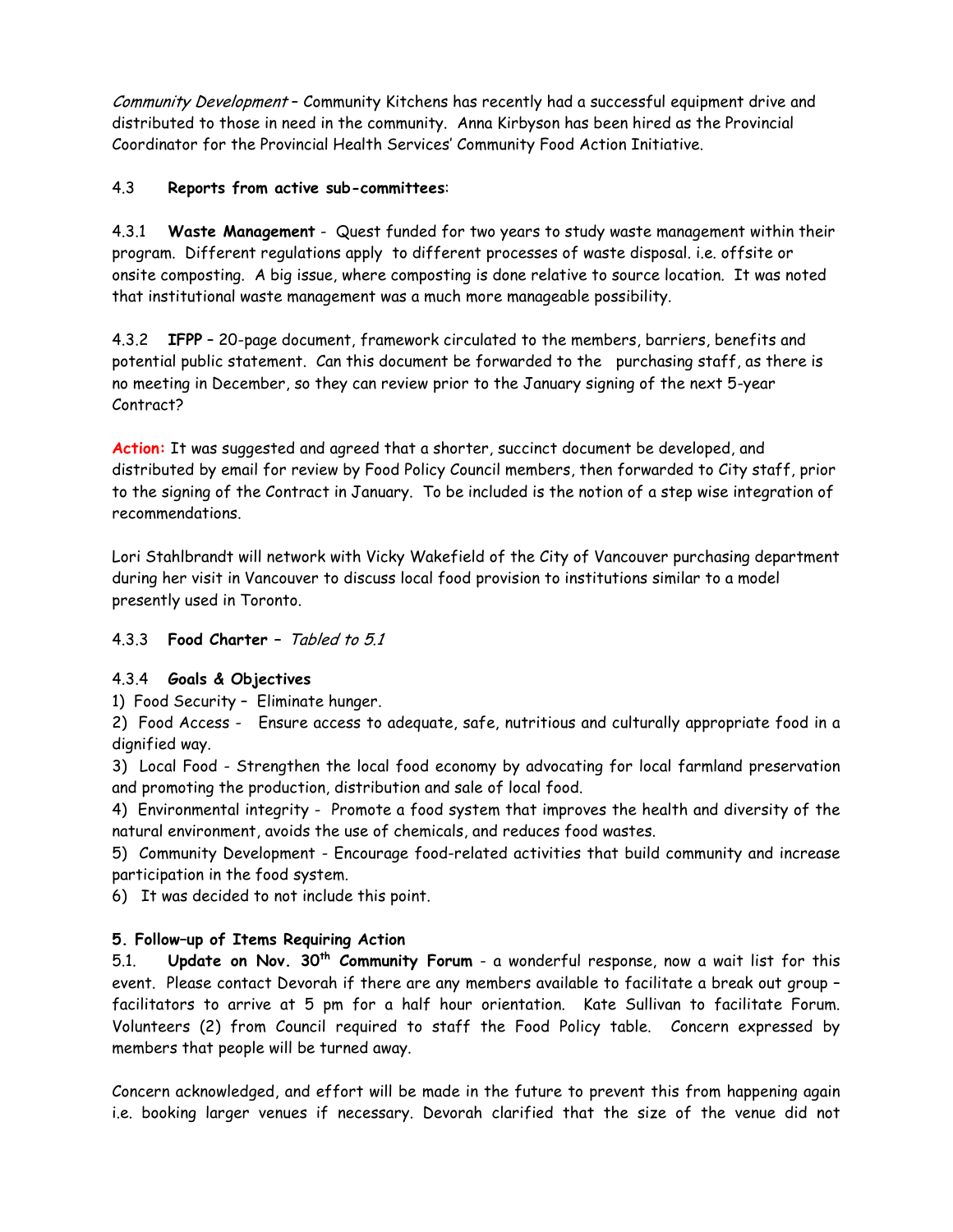contribute to limiting attendance. Instead, the facilitator requested limiting attendance to 8C people in order to allow us to c0mplete the work of the evening.

# 5.2 Update on January workshop with Wayne Roberts & Lori Stahlbrandt,

January 24<sup>th</sup>, 2006 – confirmed for the afternoon – Noon – 5 pm, followed by an informal, voluntary dinner. On Monday, January 23<sup>rd</sup>, Wane Roberts will be speaking at the VPL on Food and the Oil Crisis. The FPC listed the following ideas to be forward to workshop facilitators:

ACTION: Devorah will forward these to Wayne & Lori.

## Workshop Ideas:

- Stories re: successes & challenges of the TFPC
- TFPC work plan and how they created it
- Goals & objectives of the TFPC with a desire to review ours and comment
- Roles and responsibilities of the FPC members, staff how they differ, how they work together
- How does the TFPC reach out to the community
- Drivers for success
- Would they do it differently than they are if they were starting all over again?
- How they see Vancouver and T.O. as different, how our FPC's are working in different contexts
- How do they deal with attendance issues at FPC meetings?
- How do they encourage input from all members of the FPC?
- How do members communicate with each other between meetings?
- Do they have continued community consultation? Are they in touch with those who helped set-up the FPC? if so how do you do it? (many organizations from the Downtown Eastside were involved in our task force leading up to the FPC.
- What is the mix of their FPC? i.e. how do they balance npo, profit sector, gov.? How do they attract, select and appoint/vote for new members?
- Do they have any official research relationships? How is research done for the TFPC?
- What constitutes conflict of interest for FPC members?

5.3 **Appointment of co-Chairs for 2006 – Decision:** John Van Luven and Carol Ranger acclaimed as co-Chairs of the Food Policy Council in 2006.

 $\it 5.4$   $\;$  Review of proposal to develop a framework for partnership with FORC as research arn **of the VFPC -** Wendy presented a well researched document on research possibilities for the FPC. It was asked what rationale there is for a research arm of the FPC. Part of the FORC Report recommends monitoring and expansion of food policy that will require research. It was felt that all FPC subcommittees may enjoy the assistance of a research arm and this group could continue to maintain a living document in the form of a changing FORC Report. Herb explained that FORC would not be working exclusively on Food Policy issues; FORC would like to be <u>a</u> *research arm*. FORC members will expect payment through fundraising; they may be better able to access funding through a research association with the FPC. *Issues not addressed*: What is the purpose of this approach, what is trying to be achieved? A FORC relationship with FPC may influence FORC funding beneficially and may be viewed as an FPC endorsement of FORC. It was noted that research would provide a measurement of the success of the FPC agenda. Another member added that the FORC partnership discussion should probably be held without the attendance of the FORC/ FPC members. Concern expressed that FPC / FORC members would be receiving payment and the resulting public perception. It was suggested that a research subcommittee of the FPC might be an alternate.  $\overline{A}\overline{G}$ ENDA ITEM: FORC / FP Council members, the relationship. Please forward any questions to Wendy Mendes.